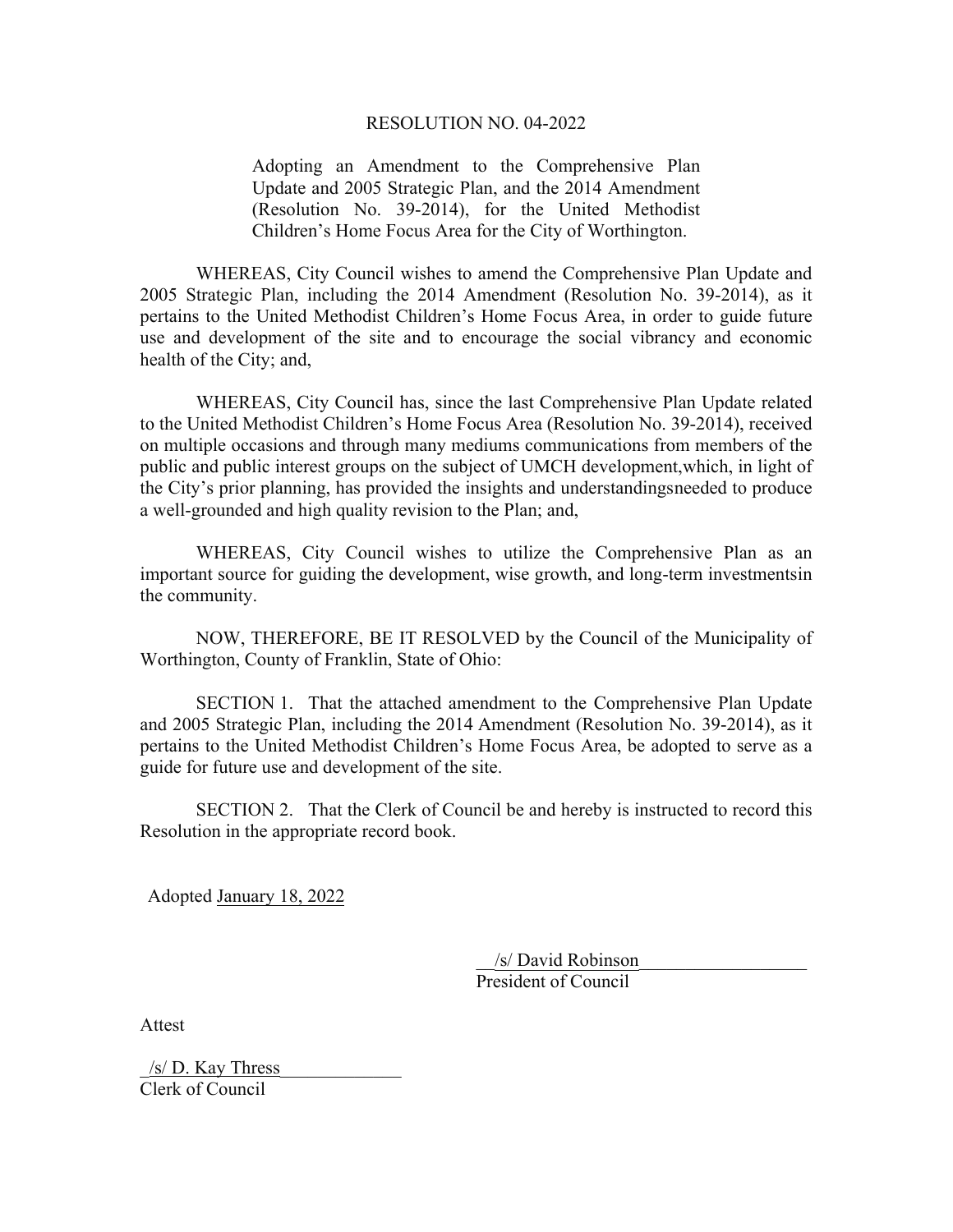## **United Methodist Children's Home Focus Area**

This section of the Worthington Comprehensive Plan was updated in 2022 for the United Methodist Children's Home Focus Area. This section, following a short Background introduction, is stated in terms of guiding principles and general components for future development of the site. This text reflects, following the 2014 update, a current understanding of public opinion, market conditions, and evolving societal and environmental values.

## *Background*

The United Methodist Children's Home Focus Area, given the size and location of this undeveloped land, represents a unique opportunity for the City and residents of Worthington to enhance social vibrancy and economic prosperity in a sustainable manner. The site is located north of Old Worthington, and south of the High North and Worthington Gateway projects, along the High Street Corridor. This land, located between these historic and economic focal points, and directly across the street from City Hall, may serve as a centerpoint for City planning.

The goal of this update, as with the other content of this Plan, is to provide guidance regarding the range of desired land uses and development options, respectful of property valuation within current zoning, and to assist the City with its review and evaluation of any proposal. This Plan will guide and facilitate any future development process for this site in a manner that conforms with the well-being of the general public as well as the rightful interests of the property owners.

# *Guiding Principles*

- It is important that the development of the property be considered and executed holistically, as an integrated whole.
- Because of its size and central location, this undeveloped land represents a singular opportunity for the City of Worthington to develop the property in a manner that is extraordinary and that serves the long-term interests of the community. As an historic community, it is natural and appropriate for the City and its residents to think in this way.
- It is essential that any development of the site be harmonious and compatible with the fabric of surrounding neighborhoods and the natural environment. This pertains to traffic patterns, environmental impact, scale and density of any residential housing, impact on schools, and the architectural and aesthetic provisions inherent for any property, as are these parcels, located within the Architectural Review District. Stated positively, outcomes should increase community well-being and vibrancy, opportunities for social activities for persons of all ages, bicycle and pedestrian connectivity, commercial opportunities, and housing, appropriate in scale and type, that support these goals.
- We seek an outcome on this land that is distinctive, exceptional, and expressive of Worthington's own values and community ethos.